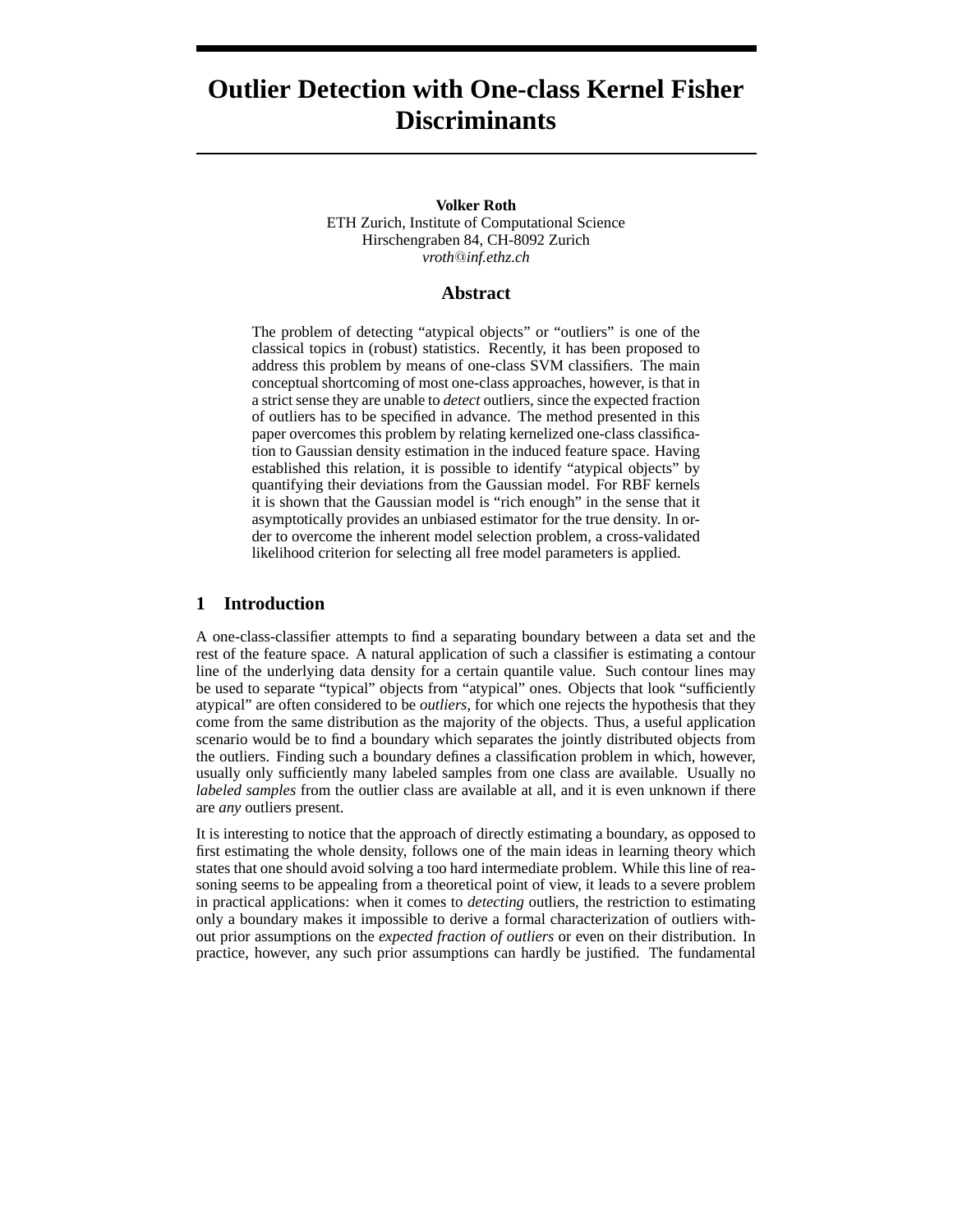problem of the one-class approach lies in the fact that outlier detection is a (partially) unsupervised task which has been "squeezed" into a classification framework. The missing part of information has been shifted to prior assumptions which can probably only be justified, if the solution of the original problem was known in advance.

This paper aims at overcoming this problem by linking kernel-based one-class classifiers to Gaussian density estimation in the induced feature space. Objects which have an "unexpected" high Mahalanobis distance to the sample mean are considered as "atypical objects" or outliers. A particular Mahalanobis distance is considered to be unexpected, if it is very unlikely to observe an object that far away from the mean vector in a random sample of a certain size. We will formalize this concept in section 3 by way of fitting linear models in quantile-quantile plots. The main technical ingredient of our method is the *one-class kernel Fisher discriminant* classifier (OC-KFD), for which the relation to Gaussian density estimation is shown. From the classification side, the OC-KFD-based model inherits the simple complexity control mechanism by using regularization techniques. The explicit relation to Gaussian density estimation, on the other hand, makes it possible to formalize the notion of atypical objects by observing deviations from the Gaussian model. It is clear that these deviations will heavily depend on the chosen model parameters. In order to derive an *objective* characterization of atypical objects it is, thus, necessary to select a *suitable* model in advance. This model-selection problem is overcome by using a likelihood-based cross-validation framework for inferring the free parameters.

## **2 Gaussian density estimation and one-class LDA**

Let X denote the  $n \times d$  data matrix which contains the n input vectors  $x_i \in \mathbb{R}^d$  as rows. It has been proposed to estimate a one-class decision boundary by separating the dataset from the origin [12], which effectively coincides with replicating all  $x_i$  with opposite sign and separating X and  $-X$ . Typically, a v-SVM classifier with RBF kernel function is used. The parameter  $\nu$  bounds the expected number of outliers and must be selected a priori. The method proposed here follows the same idea of separating the data from their negatively replicated counterparts. Instead of a SVM, however, a Kernel Fisher Discriminant (KFD) classifier is used [7, 10]. The latter has the advantage that is is closely related to Gaussian density estimation in the induced feature space. By making this relation explicit, outliers can be identified without specifying the expected fraction of outliers in advance. We start with a linear discriminant analysis (LDA) model, and then kernels will be introduced.

Let  $X' = (X, -X)^{\top}$  denote the augmented  $(2n \times d)$  data matrix which also contains the negative samples  $-x_i$ . Without loss of generality we assume that the sample mean  $\mu_{+} \equiv \sum_{i} x_i > 0$ , so that the sample means of the positive data and the negative data differ:  $\mu_{+}^{\pm} \neq \mu_{-}$ . Let us now assume that our data are realizations of a normally distributed random variable in d dimensions:  $\mathcal{X} \sim N_d(\mu, \Sigma)$ . Denoting by  $X^c$  the centered data matrix, the estimator for  $\Sigma$  takes the form  $\hat{\Sigma} \equiv W = (1/n)X^{c\bar{\dagger}}X^{c}$ .

The LDA solution  $\beta_*$  maximizes the between-class scatter  $\beta_*^{\top} B \beta_*$  with  $B = \mu_* \mu_+^{\top} + \mu_*^{\top}$  $\mu^-\mu^-$  under the constraint on the within-class scatter  $\beta_*^{\top}W\beta_* = 1$ . Note that in our special case with  $X' = (X, -X)^{\top}$  the usual pooled within-class matrix W simply reduces to the above defined  $W = (1/n)X^{c\top}X^c$ . Denoting by  $y' = (2, \ldots, 2, -2, \ldots, -2)^\top$  a 2n-indicator vector for class membership in class "+" or "−", it is well-known (see e.g. [1]) that the LDA solution (up to a scaling factor) can be found by minimizing a least-squares functional:  $\hat{\beta} = \arg \min_{\beta} ||y' - X'\hat{\beta}||^2$ . In [3] a slightly more general form of the problem is described where the above functional is minimized under a constrained on  $\beta$ , which in the simplest case amounts to adding a term  $\gamma \beta^\top \beta$  to the functional. Such a *ridge regression* model assumes a penalized total covariance of the form  $T = (1/(2n)) \cdot X^{\prime\top} X' + \gamma I =$  $(1/n) \cdot X^{\top} X + \gamma I$ . Defining an *n*-vector of ones  $y = (1, \ldots, 1)^{\top}$ , the solution vector  $\hat{\beta}$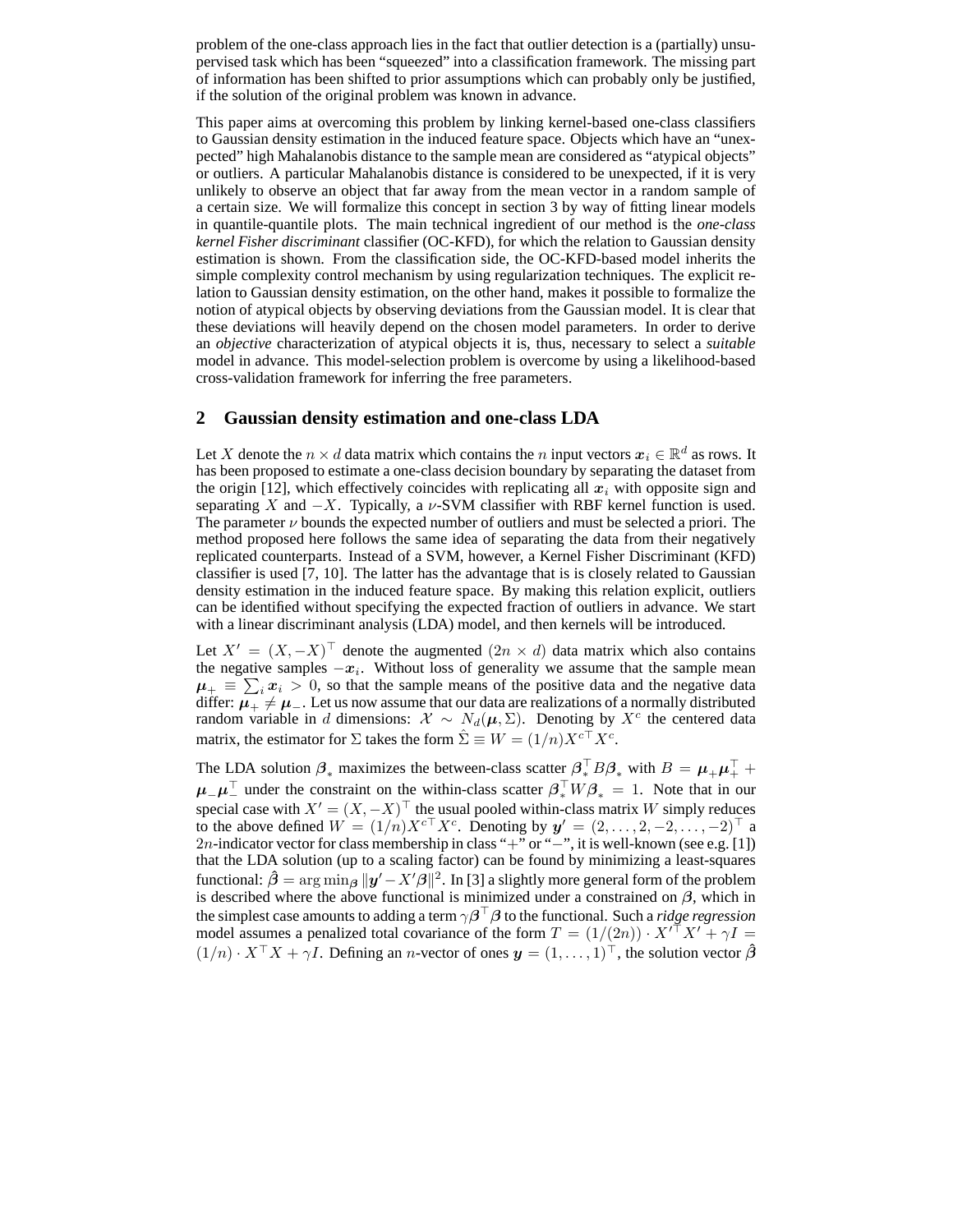$$
\hat{\boldsymbol{\beta}} = (X'^{\top} X' + \gamma I)^{-1} X'^{\top} \boldsymbol{y}' = (X^{\top} X + \gamma I)^{-1} X^{\top} \boldsymbol{y}.
$$
\n(1)

According to [3], an appropriate scaling factor is defied in terms of the quantity  $s^2 =$  $(1/n) \cdot y^{\top} \hat{y} = (1/n) \cdot y^{\top} X \hat{\beta}$ , which leads us to the correctly scaled LDA vector  $\beta_* =$  $s^{-1}(1-s^2)^{-1/2}\hat{\boldsymbol{\beta}}$  that fulfills the normalization condition  $\boldsymbol{\beta}_*^{\top}W\boldsymbol{\beta}_* = 1$ .

One further derives from  $[3]$  that the mean vector of  $X$ , projected onto the 1-dimensional LDA-subspace has the coordinate value  $m_+ = s(1 - s^2)^{-1/2}$ , and that the Mahalanobis distance from a vector x to the sample mean  $\mu$ <sub>+</sub> is the sum of the squared Euclidean distance in the projected space and an orthogonal distance term:

$$
D(\mathbf{x}, \boldsymbol{\mu}_{+}) = (\boldsymbol{\beta}_{*}^{\top} \mathbf{x} - m_{+})^{2} + D_{\perp} \text{ with } D_{\perp} = -(1 - s^{2})(\boldsymbol{\beta}_{*}^{\top} \mathbf{x})^{2} + \mathbf{x}^{\top} T^{-1} \mathbf{x}. \tag{2}
$$

Note that it is the term  $D_{\perp}$  which makes the density estimation model essentially different from OC-classification: while the latter considers only distances in the direction of the projection vector  $\beta$ , the true density model additionally takes into account the distances in the orthogonal subspace.

Since the assumption  $\mathcal{X} \sim N_d(\mu, \Sigma)$  is very restrictive, we propose to relax it by assuming that we have found a suitable transformation of our input data  $\phi : \mathbb{R}^d \mapsto \mathbb{R}^p$ ,  $x \mapsto \phi(x)$ , such that the *transformed* data are Gaussian in p dimensions. If the transformation is carried out implicitly by introducing a Mercer kernel  $k(\boldsymbol{x}_i, \boldsymbol{x}_j)$ , we arrive at an equivalent problem in terms of the kernel matrix  $K = \Phi \Phi^{\top}$  and the expansion coefficients  $\alpha$ :

$$
\hat{\alpha} = (K + \gamma I)^{-1} \mathbf{y}.\tag{3}
$$

From [11] it follows that the mapped vectors can be represented in  $\mathbb{R}^n$  as  $\phi(x)$  =  $K^{-1/2}k(x)$ , where  $k(x)$  denotes the kernel vector  $k(x) = (k(x, x_1), \ldots, k(x, x_n))^{\top}$ . Finally we derive the following form of the Mahalanobis distances which again consist of the Euclidean distance in the classification subspace plus an orthogonal term:

$$
D(\boldsymbol{x}, \boldsymbol{\mu}_+) = (\boldsymbol{\alpha}_*^{\top} \boldsymbol{k}(\boldsymbol{x}) - m_+)^2 - (1 - s^2)(\boldsymbol{\alpha}_*^{\top} \boldsymbol{k}(\boldsymbol{x}))^2 + n\Omega(\boldsymbol{x}), \tag{4}
$$

where  $\Omega(x) = \phi^{\top}(x)(\Phi^{\top}\Phi + \gamma I)^{-1}\phi(x) = \mathbf{k}^{\top}(x)(K + \gamma I)^{-1}K^{-1}\mathbf{k}(x),$  $m_+ = s(1-s^2)^{-1/2}, s^2 = (1/n) \cdot \bm{y}^\top \bm{\hat{y}} = (1/n) \cdot \bm{y}^\top K \bm{\hat{\alpha}}, \text{ and } \bm{\alpha}_* = s^{-1}(1-s^2)^{-1/2} \bm{\hat{\alpha}}.$ 

Equation (4) establishes the desired link between OC-KFD and Gaussian density estimation, since for our outlier detection mechanism only Mahalanobis distances are needed. While it seems to be rather complicated to estimate a density by the above procedure, the main benefit over directly estimating the mean and the covariance lies in the inherent complexity regulation properties of ridge regression. Such a complexity control mechanism is of particular importance in highly nonlinear kernel models. Moreover, for ridge-regression models it is possible to analytically calculate the *effective degrees of freedom*, a quantity that will be of particular interest when it comes to detecting outliers.

#### **3 Detecting outliers**

Let us assume that the model is completely specified, i.e. both the kernel function  $k(\cdot, \cdot)$ and the regularization parameter  $\gamma$  are fixed. The central lemma that helps us to detect outliers can be found in most statistical textbooks:

**Lemma 1.** Let X be a Gaussian random variable  $\mathcal{X} \sim N_d(\mu, \Sigma)$ . Then  $\Delta \equiv (\mathcal{X} - \Sigma)$  $\mu$ <sup>T</sup> $\Sigma^{-1}$ ( $X - \mu$ ) follows a chi-square ( $\chi^2$ ) distribution on d degrees of freedom.

For the penalized regression models, it might be more appropriate to use the *effective* degrees of freedom  $df$  instead of  $d$  in the above lemma. In the case of one-class LDA with ridge penalties we can easily estimate it as  $df = trace(X(X^{\top}X + \gamma I)^{-1}X^{\top})$ , [8], which

reads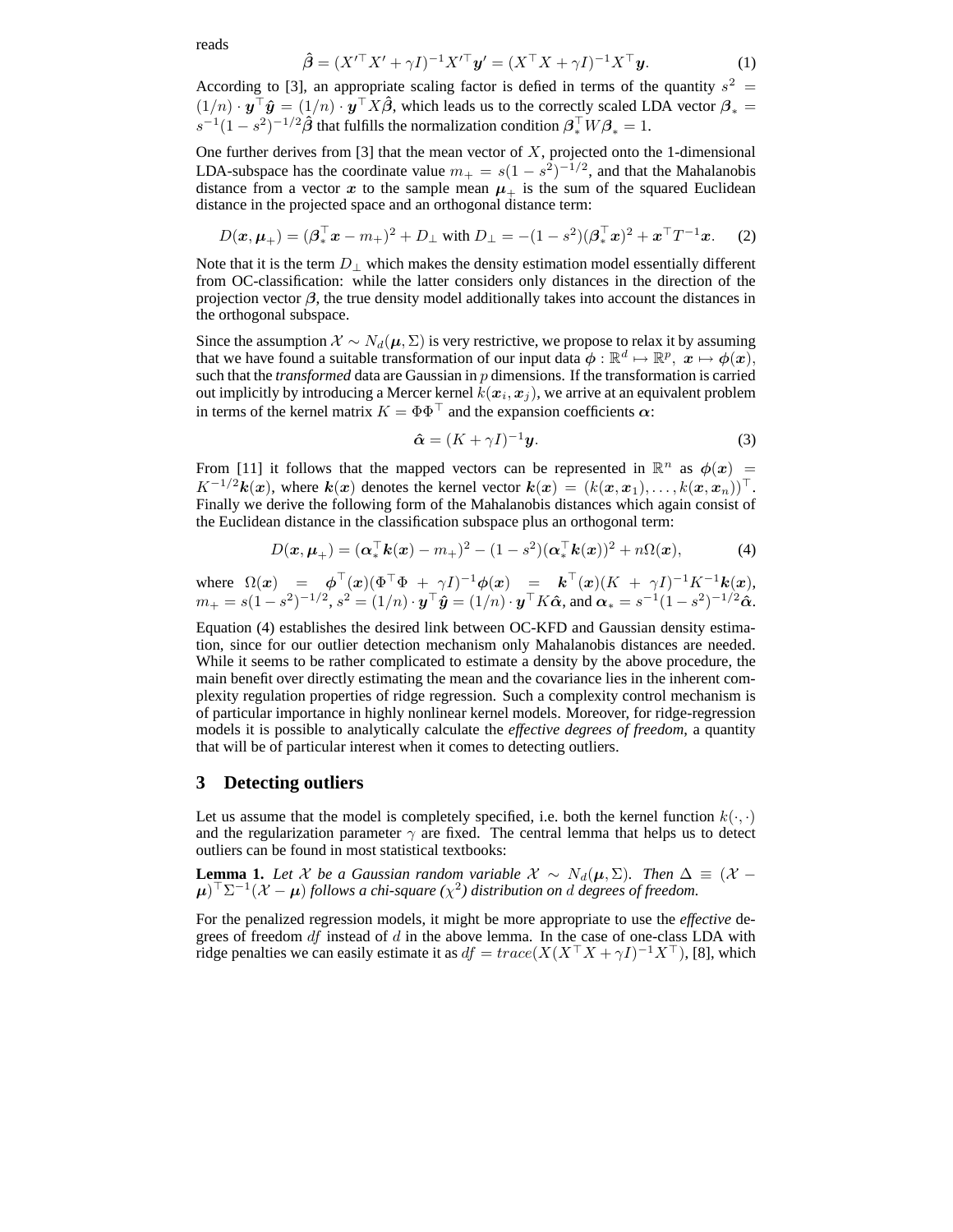for a kernel model translates into  $df = trace(K(K + \gamma I)^{-1})$ . The intuitive interpretation of the quantity  $df$  is the following: denoting by V the matrix of eigenvectors of K and by  $\{\lambda_i\}_{i=1}^n$  the corresponding eigenvalues, the fitted values  $\hat{y}$  read

$$
\hat{\boldsymbol{y}} = V \text{diag} \left\{ \delta_i = \lambda_i / (\lambda_i + \gamma) \right\} V^{\top} \boldsymbol{y}.
$$
 (5)

It follows that compared to the unpenalized case, where all eigenvectors  $v_i$  are constantly weighted by 1, the contribution of the *i*-th eigenvector  $v_i$  is down-weighted by a factor  $\delta_i/1 = \delta_i$ . If the ordered eigenvalues decrease rapidly, however, the values  $\delta_i$  are either close to zero or close to one, and df determines the number of terms that are "essentially different" from zero. The same is true for the orthogonal distance term in eq. (4): note that

$$
\Omega(\boldsymbol{x}) = \boldsymbol{k}^{\top}(\boldsymbol{x}) (K + \gamma I)^{-1} K^{-1} \boldsymbol{k}(\boldsymbol{x}) = \boldsymbol{k}^{\top} V \text{diag} \left\{ \delta_i' = \left( (\lambda_i + \gamma) \lambda_i \right)^{-1} \right\} V^{\top} \boldsymbol{k}(\boldsymbol{x}). \tag{6}
$$

Compared to the unpenalized case (the contribution of  $v_i$  is weighted by  $\lambda_i^{-2}$ ), the contribution of  $v_i$  is down-weighted by the same factor  $\delta_i'/\lambda_i^{-2} = \delta_i$ .

From lemma 1 we conclude that if the data are well described by a Gaussian model in the kernel feature space, the observed Mahalanobis distances should look like a sample from a  $\chi^2$ -distribution with *df* degrees of freedom. A graphical way to test this hypothesis is to plot the observed quantiles against the theoretical  $\chi^2$  quantiles, which in the ideal case gives a straight line. Such a *quantile-quantile plot* is constructed as follows: Let  $\Delta_{(i)}$  denote the observed Mahalanobis distances ordered from lowest to highest, and  $p_i$  the *cumulative proportion* before each  $\Delta_{(i)}$  given by  $p_i = (i - 1/2)/n$ . Let further  $z_i = F^{-1}p_i$ denote the theoretical quantile at position  $p_i$ , where F is the cumulative  $\chi^2$ -distribution function. The quantile-quantile plot is then obtained by plotting  $\Delta_{(i)}$  against  $z_i$ . Deviations from linearity can be formalized by fitting a linear model on the observed quantiles and calculating confidence intervals around the fit. Observations falling outside the confidence interval are then treated as outliers. A potential problem of this approach is that the outliers themselves heavily influence the quantile-quantile fit. In order to overcome this problem, the use of *robust* fitting procedures has been proposed in the literature, see e.g. [4]. In the experiments below we use an M-estimator with Huber loss function. For estimating confidence intervals around the fit we use the standard formula (see  $[2, 5]$ )

$$
\sigma(\Delta_{(i)}) = b \cdot (\chi^2(z_i))^{-1} \sqrt{(p_i(1 - p_i))/n},\tag{7}
$$

which can be intuitively understood as the product of the slope  $b$  and the standard error of the quantiles. A 100(1 –  $\varepsilon$ )% envelope around the fit is then defined as  $\Delta_{(i)} \pm z_{\varepsilon/2} \sigma(\Delta_{(i)})$ where  $z_{\varepsilon/2}$  is the 1 –  $(1 - \varepsilon)/2$  quantile of the standard normal distribution.

The choice of the confidence level  $\varepsilon$  is somewhat arbitrary, and from a conceptual viewpoint one might even argue that the problem of specifying one free parameter (i.e. the expected fraction of outliers) has simply been transferred into the problem of specifying another one. In practice, however, selecting  $\varepsilon$  is a much more intuitive procedure than guessing the fraction of outliers. Whereas the latter requires problem-specific prior knowledge which is hardly available in practice, the former depends only on the variance of a linear model fit. Thus, ε can be specified in a *problem independent* way.

## **4 Model selection**

In our model the data are first mapped into some feature space, in which then a Gaussian model is fitted. Mahalanobis distances to the mean of this Gaussian are computed by evaluating (4). The feature space mapping is implicitly defined by the kernel function, for which we assume that it is parametrized by a kernel parameter  $\sigma$ . For selecting all free parameters in (4), we are, thus, left with the problem of selecting  $\boldsymbol{\theta} = (\sigma, \gamma)^{\top}$ .

The idea is now to select  $\theta$  by maximizing the *cross-validated* likelihood. From a theoretical viewpoint, the cross-validated (CV) likelihood framework is appealing, since in [13]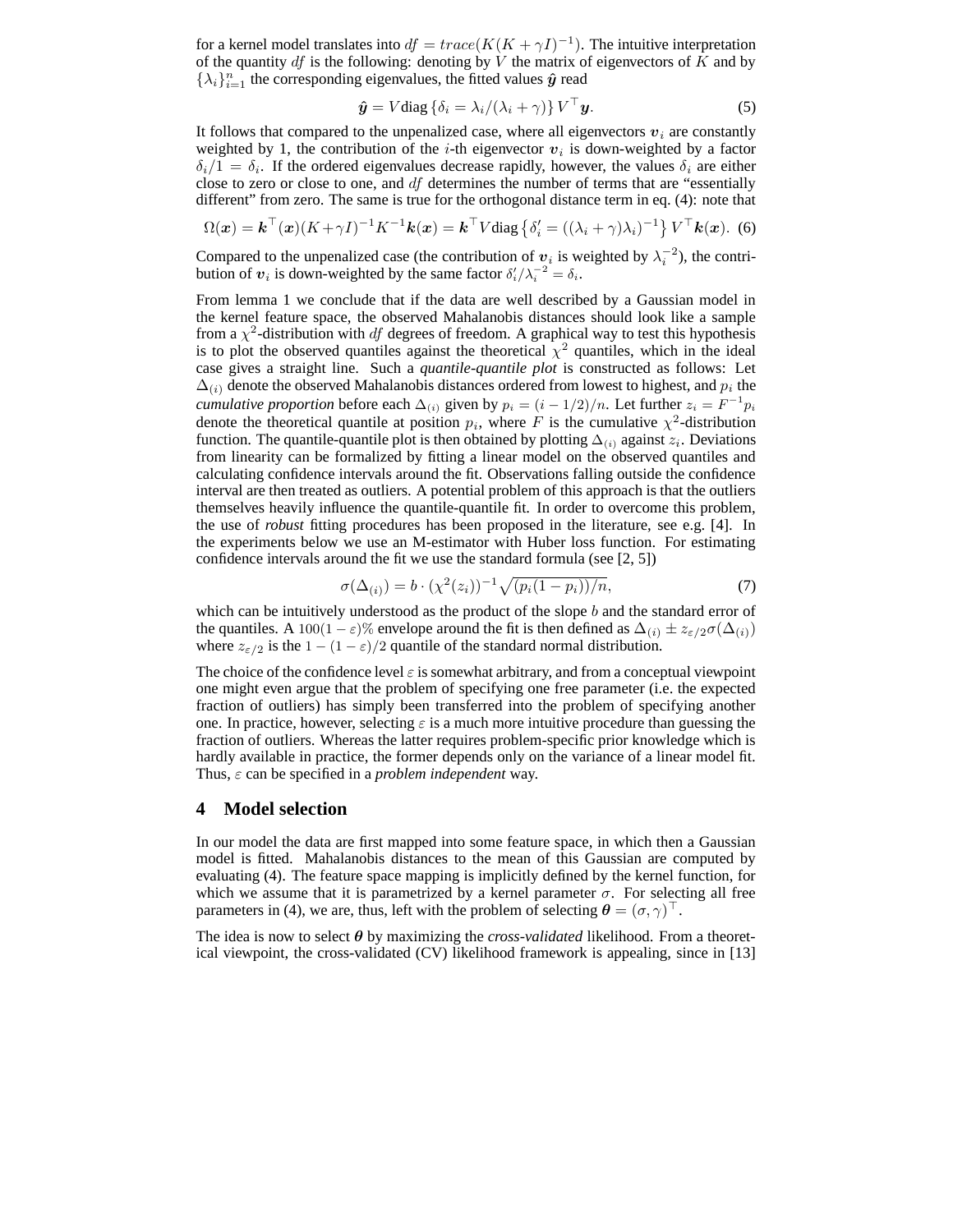the CV likelihood selector has been shown to asymptotically perform as well as the optimal *benchmark selector* which characterizes the best possible model (in terms of Kullback-Leibler divergence to the true distribution) contained in the parametric family.

For kernels that map into a space with dimension  $p > n$ , however, two problems arise: (i) the subspace spanned by the mapped samples varies with different sample sizes; (ii) not the whole feature space is accessible for vectors in the input space. As a consequence, it is difficult to find a "proper" normalization of the Gaussian density in the induced feature space. We propose to avoid this problem by considering the likelihood in the *input space* rather than in the feature space, i.e. we are looking for a properly normalized density model  $p(x|\cdot)$  in  $\mathbb{R}^d$  such that  $p(x|\cdot)$  has the same contour lines as the Gaussian model in the feature space:  $p(x_i|\cdot) = p(x_i|\cdot) \Leftrightarrow p(\phi(x_i)|\cdot) = p(\phi(x_j)|\cdot)$ . Denoting by  $X_n = \{x_i\}_{i=1}^n$  a sample from  $p(x)$  from which the kernel matrix K is built, a natural input space model is

$$
p_n(\boldsymbol{x}|X_n,\boldsymbol{\theta}) = Z^{-1} \exp\{-\frac{1}{2}D(\boldsymbol{x};\,X_n,\boldsymbol{\theta})\},\,\,\text{with}\,\,Z = \int_{\mathbb{R}^d} p_n(\boldsymbol{x}|X_n,\boldsymbol{\theta})\,d\boldsymbol{x},\quad \, (8)
$$

where  $D(x; X_n, \theta)$  denotes the (parametrized) Mahalanobis distances (4) of a Gaussian model in the feature space. Note that this density model in the input space has the same form as our Gaussian model in the feature space, except for the different normalization constant  $Z$ . Computing this constant  $Z$  requires us to solve a normalization integral over the whole d-dimensional input space. Since in general this integral is not analytically tractable for nonlinear kernel models, we propose to approximate  $Z$  by a Monte Carlo sampling method. In our experiments, for instance, the VEGAS algorithm [6], which implements a mixed importance-stratified sampling approach, showed to be a reasonable method for up to 10 input dimensions.

By using the CV likelihood framework we are guaranteed to (asymptotically) perform as well as the best model in the parametrized family. Thus, the question arises whether the family of densities defined by a Gaussian model in a kernel-induced feature space is "rich enough" such that no systematic errors occur. For RBF kernels, the following lemma provides a positive answer to this question.

**Lemma 2.** Let  $k(\bm{x}_i, \bm{x}_j) = \exp(-\|\bm{x}_i - \bm{x}_j\|^2 / \sigma)$ . As  $\sigma \to 0$  ,  $p_n(\bm{x}|X_n, \bm{\theta})$  converges to *a Parzen window with vanishing kernel width:*  $p_n(\pmb{x}|X_n,\pmb{\theta}) \rightarrow \frac{1}{n}\sum_{i=1}^n \delta(\pmb{x}-\pmb{x}_i).$ 

A formal proof is omitted due to space limitations. The basic ingredients of the proof are: (i) In the limit  $\sigma \to 0$  the expansion coefficients approach  $\hat{\alpha} \to 1/(1+\gamma)\mathbf{1}$ . Thus,  $\hat{\mathbf{y}} = K\hat{\boldsymbol{\alpha}} \rightarrow 1/(1+\gamma)\mathbf{1}$  and  $s^2 \rightarrow 1/(1+\gamma)$ . (ii)  $\hat{D}(\mathbf{x}; \sigma, \gamma) \rightarrow C(\hat{\mathbf{x}}) < \infty$ , if  $\mathbf{x} \in$  $\{x_i\}_{i=1}^n$ , and  $D(x;\sigma,\gamma) \to \infty$ , else. Finally  $p_n(x|X_n,\sigma,\gamma) \to \frac{1}{n} \sum_{i=1}^n \delta(x-x_i)$ .

Note that in the limit  $\sigma \to 0$  a Parzen window becomes an unbiased estimator for any continuous density, which provides an asymptotic justification for our approach: the crossvalidated likelihood framework guarantees us to convergence to a model that performs as well as the best model in our model class as  $n \to \infty$ . The latter, however, is "rich enough" in the sense that it contains models which in the limit  $\sigma \to 0$  converge to an unbiased estimator for every continuous  $p(x)$ . Since contour lines of  $p_n(x)$  are contour lines of a Gaussian model in the feature space, the Mahalanobis distances are expected to follow a  $\chi^2$  distribution, and atypical objects can be detected by observing the distribution of the empirical Mahalanobis distances as described in the last section.

It remains to show that describing the data as a Gaussian in a kernel-induced feature space is a statistically sound model. This is actually the case, since there exist decay rates for the kernel width  $\sigma$  such that n grows at a higher rate as the effective degrees of freedom df:

**Lemma 3.** Let  $k(x_i, x_j) = \exp(-\|\mathbf{x}_i - \mathbf{x}_j\|^2/\sigma)$  and  $p_n(\mathbf{x}|X_n, \sigma, \gamma)$  defined by (8). If  $\sigma \leq 1$  decays like  $O(n^{-1/2})$ , and for fixed  $\gamma \leq 1$ , the ratio df  $/n \to 0$  as  $n \to \infty$ .

A formal proof is omitted due to space limitations. The basic ingredients of the proof are: (i) the eigenvalues  $\lambda'_i$  of  $(1/n)K$  converge to  $\overline{\lambda}_i$  as  $n \to \infty$ , (ii) the eigenvalue spectrum of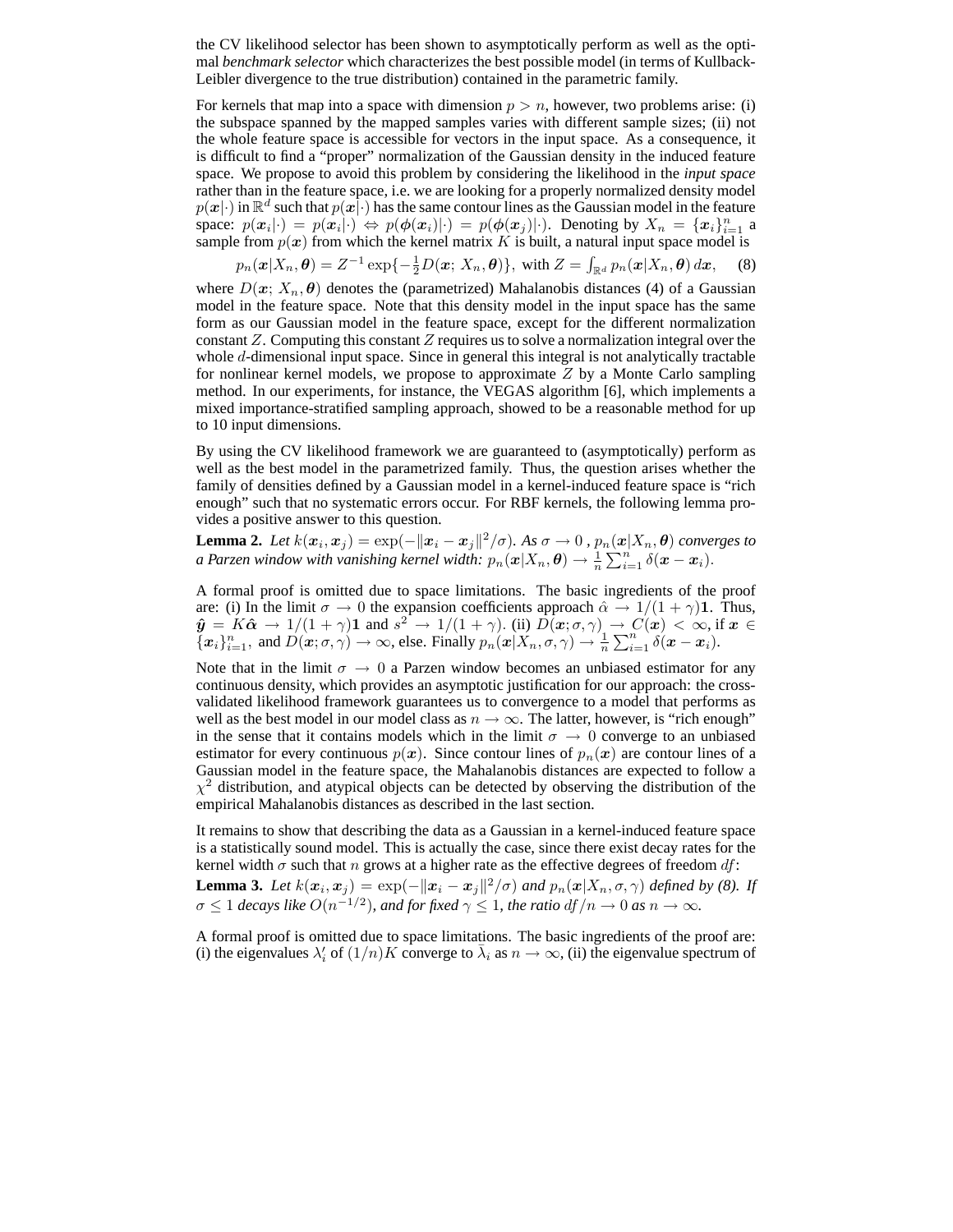a Gaussian RBF kernel decays at an exponential-quadratic rate:  $\bar{\lambda}_i \propto \exp(-\sigma i^2)$ , (iii) for *n* sufficiently large, it holds that  $\sum_{i=1}^{n} 1/(1+(\gamma/n)\exp(n^{-1/2}\sigma i^2)] \leq n^{1/2}\sigma^{-1} \log(n/\gamma)$ (proof by induction, using the fact that  $\ln(n + 1) - \ln(n) \ge 1/(n^2 + n)$  which follows from a Taylor expansion of the logarithm)  $\Rightarrow df(n)/n \rightarrow 0$ .

## **5 Experiments**

The performance of the proposed method is demonstrated for an outlier detection task in the field of face recognition. The Olivetti face database (see http://www.uk.research.att.com/facedatabase.html) contains ten different images of each of 40 distinct subjects, taken under different lighting conditions and at different facial expressions and facial details (glasses / no glasses). None of the subjects, however, wears sunglasses. All the images are taken against a homogeneous background with the subjects in an upright, frontal position. In this experiment we additionally corrupted the dataset by including two images in which we have artificially changed normal glasses to "sunglasses" as can be seen in figure 1. The goal is to demonstrate that the proposed method is able to identify these two atypical images without any problem-dependent prior assumptions.



Figure 1: Original and corrupted images with in-painted "sunglasses".

Each of the 402 images is characterized by a 10-dimensional vector which contains the projections onto the leading 10 eigenfaces (eigenfaces are simply the eigenvectors of the images treated as pixel-wise vectorial objects). These vectors are feed into a RBF kernel of the form  $k(x_i, x_j) = \exp(-||x_i - x_j||^2/\sigma)$ . In a first step, the free model parameters  $(\sigma, \gamma)$  are selected by maximizing the cross-validated likelihood. A simple 2-fold cross validation scheme is used: the dataset is randomly split into a training set and a test set of equal size, the model is build from the training set (including the numerical solution of the normalization integral), and finally the likelihood is evaluated on the test set. This procedure is repeated for different values of  $(\sigma, \gamma)$ . In order to simplify the selection process we kept  $\gamma = 10^{-4}$  fixed and varied only  $\sigma$ . Both the test likelihood and the corresponding model complexity measured in terms of the effective degrees of freedom  $(df)$  are plotted in figure 2. One can clearly identify both an overfitting and an underfitting regime, separated by a broad plateau of models with similarly high likelihood. The  $df$ -curve, however, shows a similar plateau, indicating that all these models have comparable complexity. This observation suggests that the results should be rather insensitive to variations of  $\sigma$  over values contained in this plateau. This suggestion is indeed confirmed by the results in figure 2, where we compared the quantile-quantile plot for the maximum likelihood parameter value with that of a slightly suboptimal model. Both quantile plots look very similar, and in both cases two objects clearly fall outside a 99% envelope around the linear fit. Outside the plateau (no figure due to space limitations) the number of objects considered as outlies drastically increases in overfitting regime ( $\sigma$  too small), or decreases to zero in the underfitting regime ( $\sigma$  too large).

In figure 3 again the quantile plot for the most likely model is depicted. This time, however, both objects identified as outliers are related to the corresponding original images, which in fact are the artificially corrupted ones. In addition, the uncorrupted images are localized in the plot, indicating that they look rather typical.

**Some implementation details.** Presumably the easiest way of implementing the model is to carry out an eigenvalue decomposition of  $K$ . Both the the effective degrees of freedom  $df = \sum_i \lambda_i/(\lambda_i + \gamma)$  and the Mahalanobis distances in eq. (4) can then by derived easily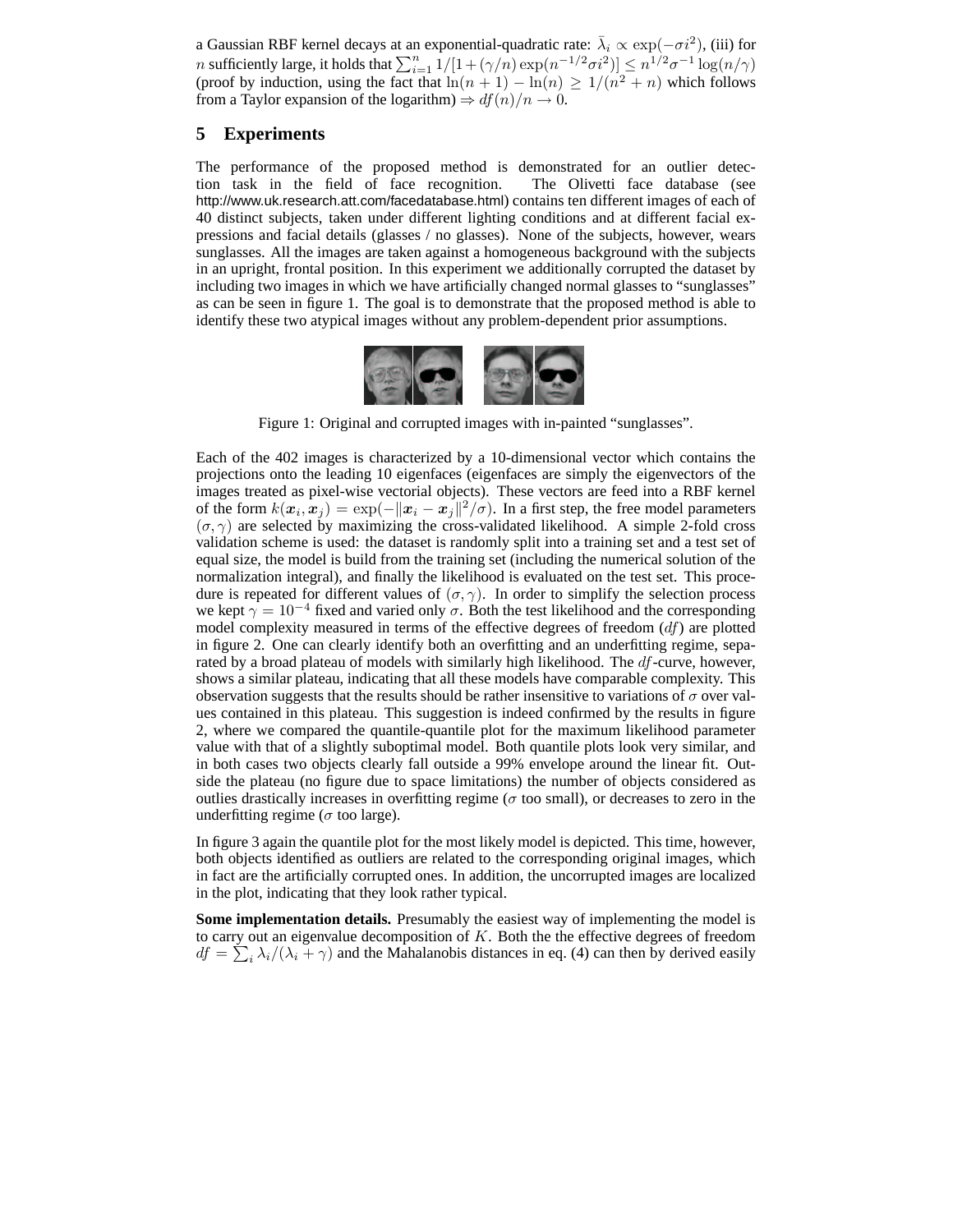

Figure 2: Middle panel: Selecting the kernel width  $\sigma$  by cross-validated likelihood (solid line). The dotted line shows the corresponding effective degrees of freedom  $(df)$ . Left + right panels: quantile plot for optimal model (left) and slightly suboptimal model (right).



Figure 3: Quantile plot with linear fit (solid) and envelopes (99% and 99.99 %, dashed).

from this decomposition (see (5) and (6)). Efficient on-line variants can be implemented by using standard update formulas for matrix inversion by partitioning. For an implementation of the VEGAS algorithm see [9]. The R package "car" provides a comfortable implementation of quantile-quantile plots and robust line fitting (see also http://www.R-project.org).

## **6 Conclusion**

Detecting outliers by way of one-class classifiers aims at finding a boundary that separates "typical" objects in a data sample from the "atypical" ones. Standard approaches of this kind suffer from the problem that they require prior knowledge about the expected fraction of outliers. For the purpose of outlier *detection*, however, the availability of such prior information seems to be an unrealistic (or even contradictory) assumption. The method proposed in this paper overcomes this shortcoming by using a one-class KFD classifier which is directly related to Gaussian density estimation in the induced feature space. The model benefits from both the built-in classification method and the explicit parametric density model: from the former it inherits the simple complexity regulation mechanism based on only two tuning parameters. Moreover, within the classification framework it is possible to quantify the model complexity in terms of the effective degrees of freedom  $df$ . The Gaussian density model, on the other hand, makes it possible to derive a formal description of atypical objects by way of hypothesis testing: Mahalanobis distances are expected to follow a  $\chi^2$ -distribution in df dimensions, and deviations from this distribution can be